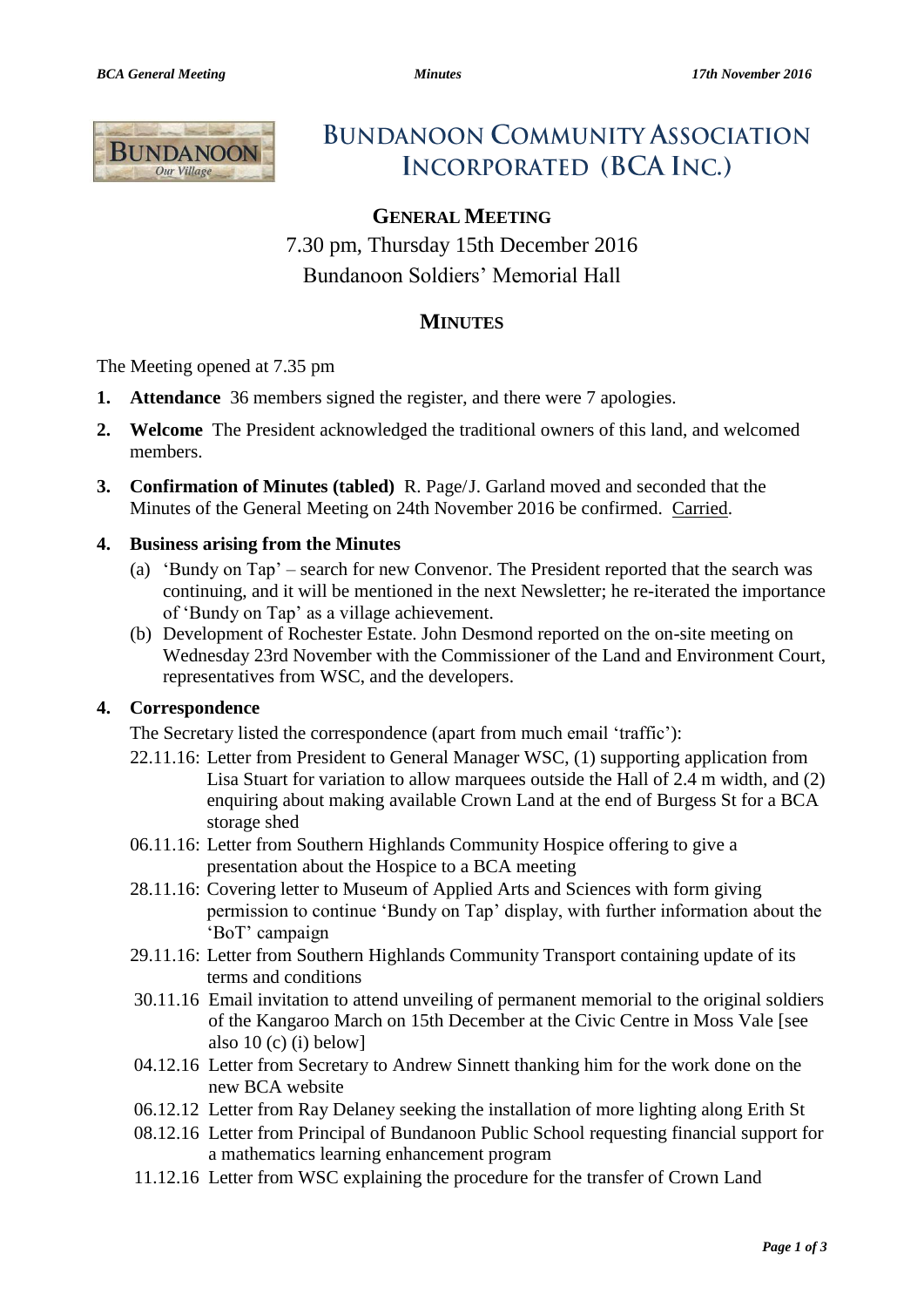- 12.12.16 Letters to Eloise Sedger and Oscar Piper-Hudson congratulating them on being duxes of the School (to go with their book voucher prizes donated by BCA)
- 14.12.16 Email from President to WSC requesting information about further plans for marking the widened section of Railway Ave opposite the new service station

Business arising from the correspondence:

- (a) Christine Miller expanded on the request for more footpath space for market stall covers.
- (b) Christine Hanssen reported that ot os planned to have one large gathering for the 2018 Remembrance Day ceremony.
- (c) The President indicated that he would seek furthere information from the School about the mathematics learning enhancement program.

#### **5. President's Report**

The President commented on the continuing search for an Editor for *JCG*; in the meantime, while the Sub-Committee's preference is for a regular Editor, the production is continuing with a series of Guest Editors, Helen Clark for next year's March issue and Christine Miller for the June issue.

## **6. Treasurer's Report (tabled)**

The Treasurer spoke to his report; there were no questions.

#### **7. Matters referred on, or being considered by, Committee**

- (a) Further discussion of the Committee's decision to waive Hall hire costs for 'Bundanoon Sings!' choir. This matter arose following queries by several members about the process by which the decision was made and communicated to members. The President explained the stages by which the decision was made; the Vice President commented that the Committee thought it an appropriate way to support the choir as it became more established. A motion was moved to endorse the Committee's decision, but the motion was withdrawn when it was pointed out that there was no need for endorsement of the decision, as it had already been properly made. There was a request, however, for the Committee to consider re-instating a Grants Committee to deal with such matters in future.
- (b) A recommendation made to the Committee by the Bundanoon Garden Ramble Sub-Committee for an amount of \$750 from the surplus of the 2016 Ramble to be donated to the Bundanoon Public School to assist with the development of a vegetable garden was approved by the Committee. A number of members spoke in favour of the donation, since it fell within the objectives of the BCA.
- (c) Recent financial decisions by Committee (for information):
	- (i) \$100 to the Bundanoon Public School for the 2016 Dux Prizes (joint winners)
	- (ii) \$30 (approx.) to pay for new hosting of the re-activated 'Bundy on Tap' website
- (d) Future of Winterfest: The President reported on a recent constructive conversation with the former Convenor, Lisa Stuart, who was of the opinion (shared by some members of the Winterfest Sub-Committee) that a break from Winterfest in 2017 may be beneficial, allowing among other things consideration of ways of dealing with bad behaviour by some young persons attending.
- (e) The Secretary had undertaken some investigation of the proposal for a sewerage dump point in Bundanoon, but had little to report at this stage; enquiries will continue.
- (f) Renewal of Business Names: *JCG* Travel, *Jordans Crossing Gazette*, and *Jordans Crossing Gazette* Travel. It was agreed that some rationalisation was needed, and the matter was referred to the Committee.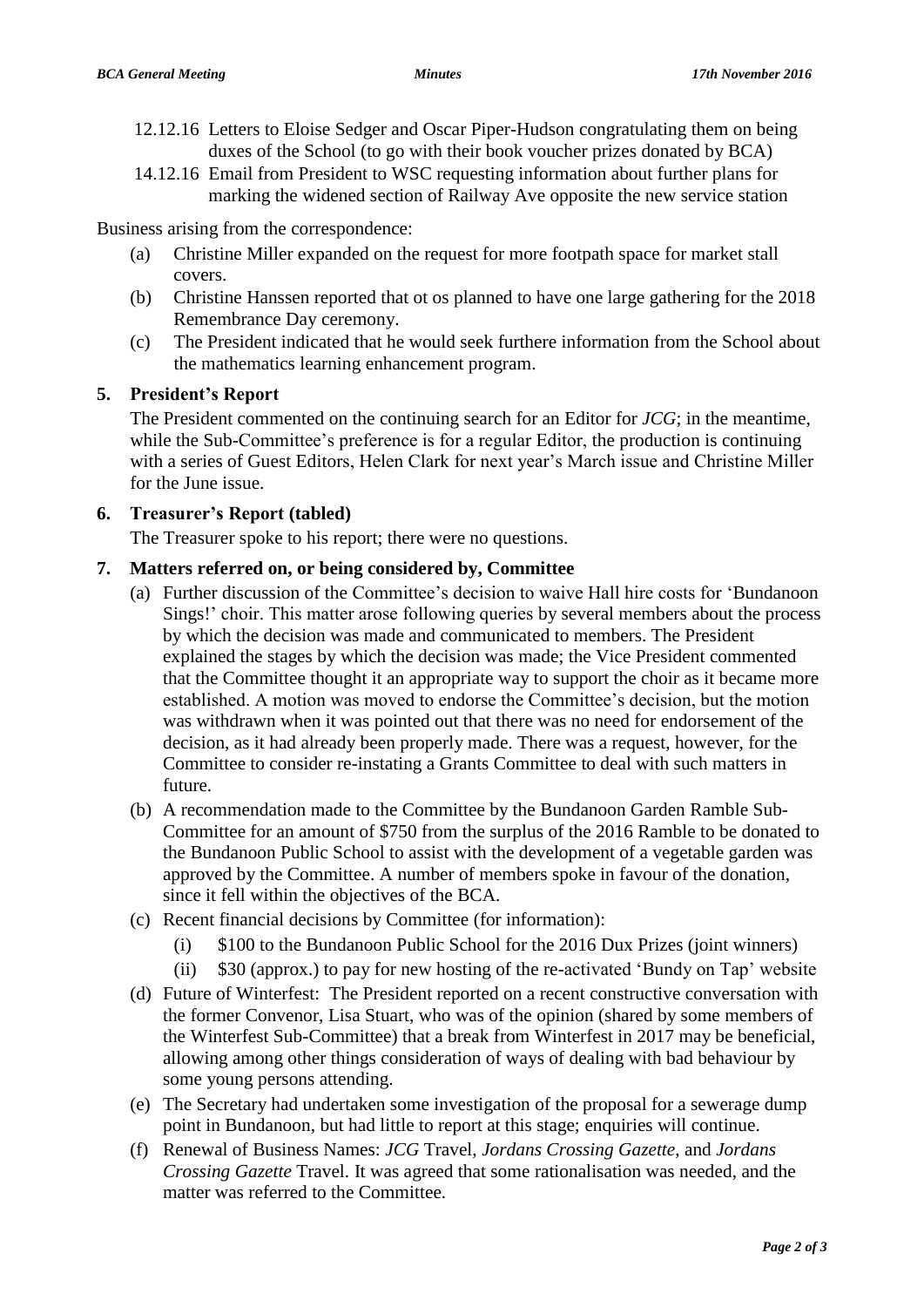#### **8. Sub-Committees: Reports (tabled) and Other Sub-Committee Matters**

- (a) Jan Kenny was confirmed as the new Convenor of the 'Melting Pot Theatre' Sub-Committee. The Meeting also expressed its thanks to Pat Brennan for the enthusiastic and energetic way he had set up and guided Melting Pot Theatre since its inception.
- (b) Other comments by Convenors or Sub-Committee members:
	- (i) John Desmond reported that The Green Team was looking for new members.
	- (ii) Ralph Clark urged that a Convenor be found for *JCG*, to provide a link between the editorial group and the BCA and BCA Committee.
	- (iii) Stuart Reid announced the exciting news that a remake of the film *Whisky Galore* would be shown on 18th March as part of a Brigadoon Scottish film festival.

## **9. Information from WSC papers and press releases**

- (a) Southern Highlands Welcome Centre (Mittagong) won first prize in the annual *NSW Tourism Awards* for *Visitor Information Services*
- (b) DA for Woolworths proposal in Moss Vale rejected by WSC
- (c) Bundanoon swimmer David Rumsey presented with a gold pass to the Moss Vale Aquatic Centre in recognition of his achievements
- (d) Draft Parks Strategy formally adopted by Council
- (e) Call for community representatives on various Advisory Committees and Reference Groups

## **10. Any Other Business**

- (a) With regard to a new design for BCA letterhead by the Secretary (sample provided), Christine Janssen questioned the need for change, while Ralph Clark expressed dislike for the use of small caps and the word "Incorporated" being spelt in full.
- (b) Applications under a Volunteer Grants Scheme in the Hume Electorate were being prepared for a new DVD player and associated storage in the Hall, and assistance with the distribution of *allocasuarina* seedlings.
- (c) The following announcements, listed in the agenda, were made:
	- (i) Ceremony to unveil a permanent memorial to the 1915 Kangaroo Marchers, 12.00 noon, Thursday 15th December, WSC Council Chambers, pathway leading to the Library (cnr Kirkham and Elizabeth Streets)
	- (ii) 'Bundanoon Sings!' Christmas Concert, Friday 16th December at 7.00 pm in the Hall
	- (iii) Melting Pot Theatre's 'Christmas Variety Show', Saturday 17th December at 7.00 pm in the Hall, cabaret-style
	- (iv) The Committee will be meeting next Tuesday (not Thursday, as usual)
	- (v) Peter Gray announced the Photographic Competition as part of 2017 Brigadoon festivities
	- (vi) It was pointed out that next year will see the 40th Brigadoon Highland Gathering; it is not the 40th anniversary (which will be the following year, 2018).

The meeting closed at 8.50 pm.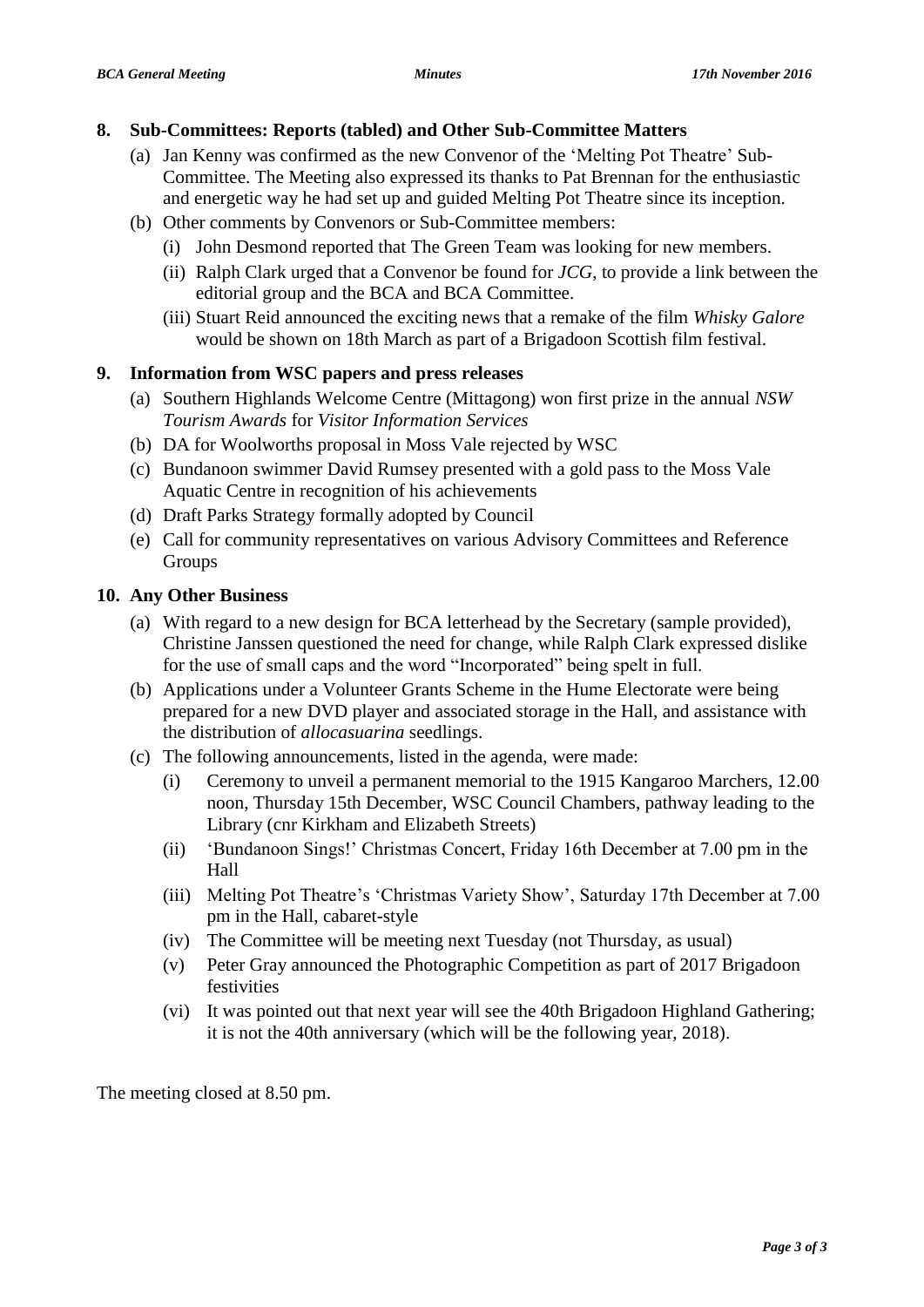#### **Sub-Committee Reports – December 2016**

#### **Arts Bundanoon**

Arts Bundanoon ended its 2016 programme with a sensational performance of choral music by the Choir of St James'. Justly regarded as one of Australia's best church choirs, this choir received a typically warm and enthusiastic response by the capacity audience. For Arts Bundanoon, this year has been a succession of high quality musical events and the 2017 programme promises no less.

Arts Bundanoon is still seeking an enthusiastic person willing to be trained as an assistant to its current Convenor. Interested persons should contact me at gregs50@dodo.com.au.

Greg Slater (Convenor)

#### **Bundanoon Swimming Centre**

Last month a few of the committee were able to attend a meeting at the Des Renford Leisure Centre in Maroubra and we were able to be shown around the respective pool that had the roof cover. A very informed pool manager was able to discuss the many questions put to him and was also able to point out various issues that may be of importance for our pool. The manager has extended the offer to our members who were unable to attend, that they are more than welcome to come and inspect and get a 'feel' of the whole structure at any time during pool hours.

Although we have a had a rather slow start to this whole project I would say that now that we have seen the structure and once we have all come to grips with the size and material aspect of it we should be able to move forward next year at a better rate with an eventual and favourable outcome at the end . . . fingers crossed!

PS In the mean time I have been using the pool during the hot weather and have found how fantastic an asset it is. I can highly recommend that a jump into the pool puts a whole new spark in the day!

Henk Janssen (Convenor)

#### **The Green Team**

The Green Team had their last working bee of the year on Tuesday 13th December, to weed and fertilise the daffodil beds. A Christmas morning tea was held at Laurel Hones' garden and some general plans made for next year. We will resume activities in February.

The Green Team is currently seeking new members who are willing to attend the occasional working bee and to have some input into the beautification of the village. Please contact the Convenor on [john@desmonds.com.au.](mailto:john@desmonds.com.au)

John Desmond (Convenor)

#### **Leaver Park Group**

There is nothing to report for the last month. The next bush regeneration 'busy bee' will take place on Tuesday 9th February at Leaver Park from 0900 to 1200.

Christine Miller (Convenor)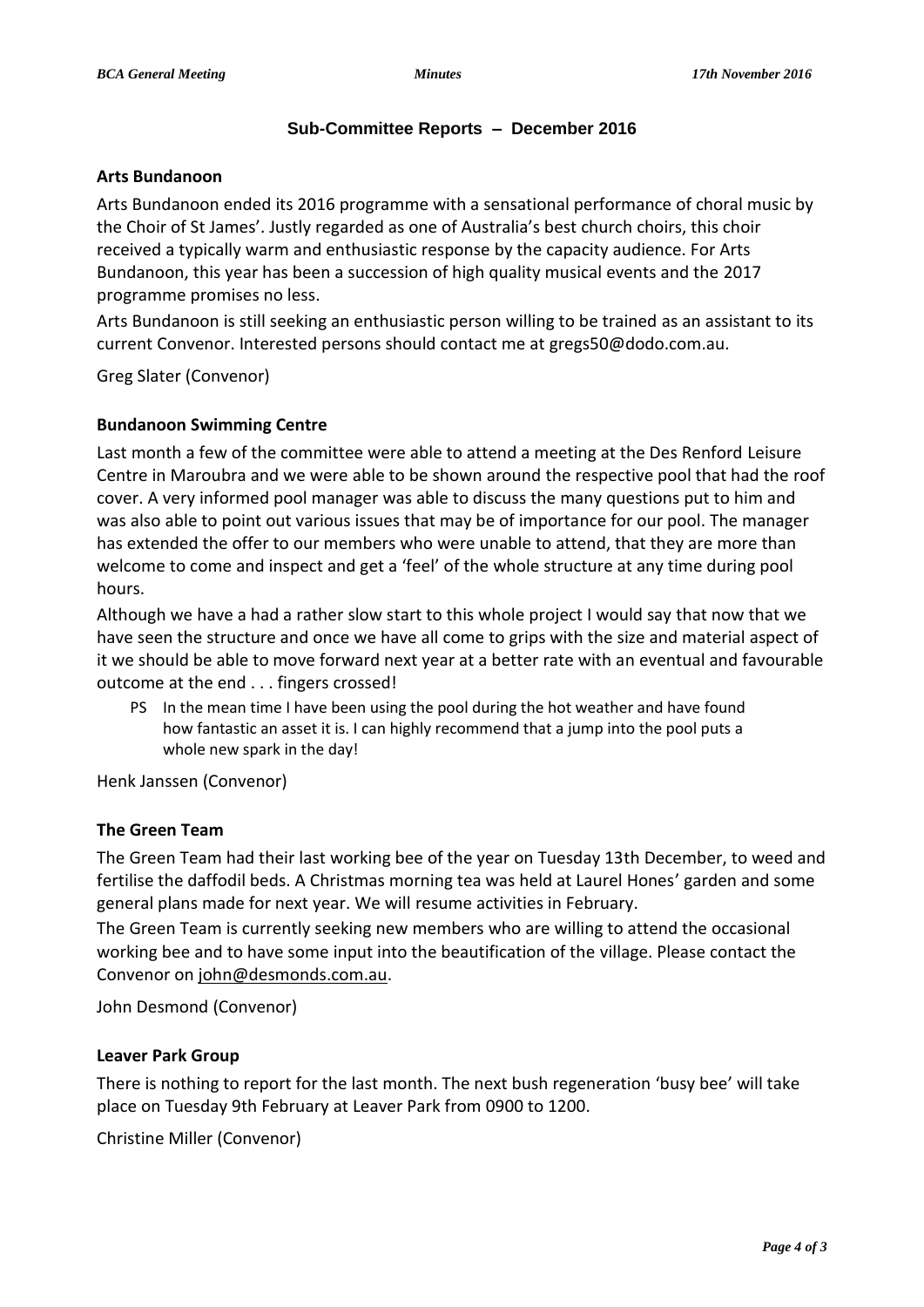## **Melting Pot Theatre**

**T**he 2016 Gala Final of Crash Test Drama was held on 19th November to a near-capacity audience in the Hall. The eight winning short plays from this year's heats were performed as fully rehearsed productions. The guest judge was Jenny Bott AO, currently the Chair at NIDA. The audience fully approved her adjudication:

Best play: "Mistaken Identity" by Gillian Brennan Best actress: Daina Heath; highly commended: Norma Tome Best actor: Pat Brennan; highly commended: Jock Bidwell Best director: Geoff McCubbin Best playwright: Gillian Brennan

Best play – audience choice: "Broadband Blues" by Geoff McCubbin

The Christmas Variety Show is once again booked out ahead of time and we are looking forward to a wonderful evening of local talent entertaining us in song, dance and comedy. The programme is as eclectic as ever and contains more than enough to entertain the most discerning!

We are effecting a change of Convenor as we start the new year, with Pat Brennan stepping down to make way for Jan Kenny to continue building MPT as a provider of artistic opportunity for the good folks of Bundanoon. Next year promises to be as vibrant as this year and we would encourage those that have yet to experience the variety of MPTs offerings to make 2017 the year in which to see how we make the magic of theatre happen for all comers, seasoned or brand-new to the world of the boards.

Pat Brennan (Convenor)

#### **Membership**

I am pleased to report two new member applications – Susan Richardson and Michael Elsley, together with one renewal of membership – received since the November report

Tony Ward (Convenor)

#### **Soldiers' Memorial Hall**

This has been a very busy month in all ways for the Hall team, with bookings every weekend and some maintenance problems to be fixed.

Electricians (Power by Watts) replaced large ceiling downlights in the main Hall and supplied spares for the future. They also cleaned the spotlights and re-aligned them as instructed.

External doors continue to be a problem, as some users are still leaving the doors unlocked. Door locking/closing problems were reported to Council's Property Management and in early December they rectified the problem for the time being. More work will be forthcoming.

Council's plumber also cleaned the drains behind the Hall and is arranging for a new skylight cover in the men's toilet to replace the original skylight cover (damaged by vandals).

Hopefully, the floors will be having a polish over the quieter period approaching.

## *IMPORTANT NOTE*

Hall users still seem to be having trouble reading the instructions on how the chairs fit in the storage cupboard – a couple of times now, the Hall team have had to take all the chairs out and repack them – that takes about an hour!